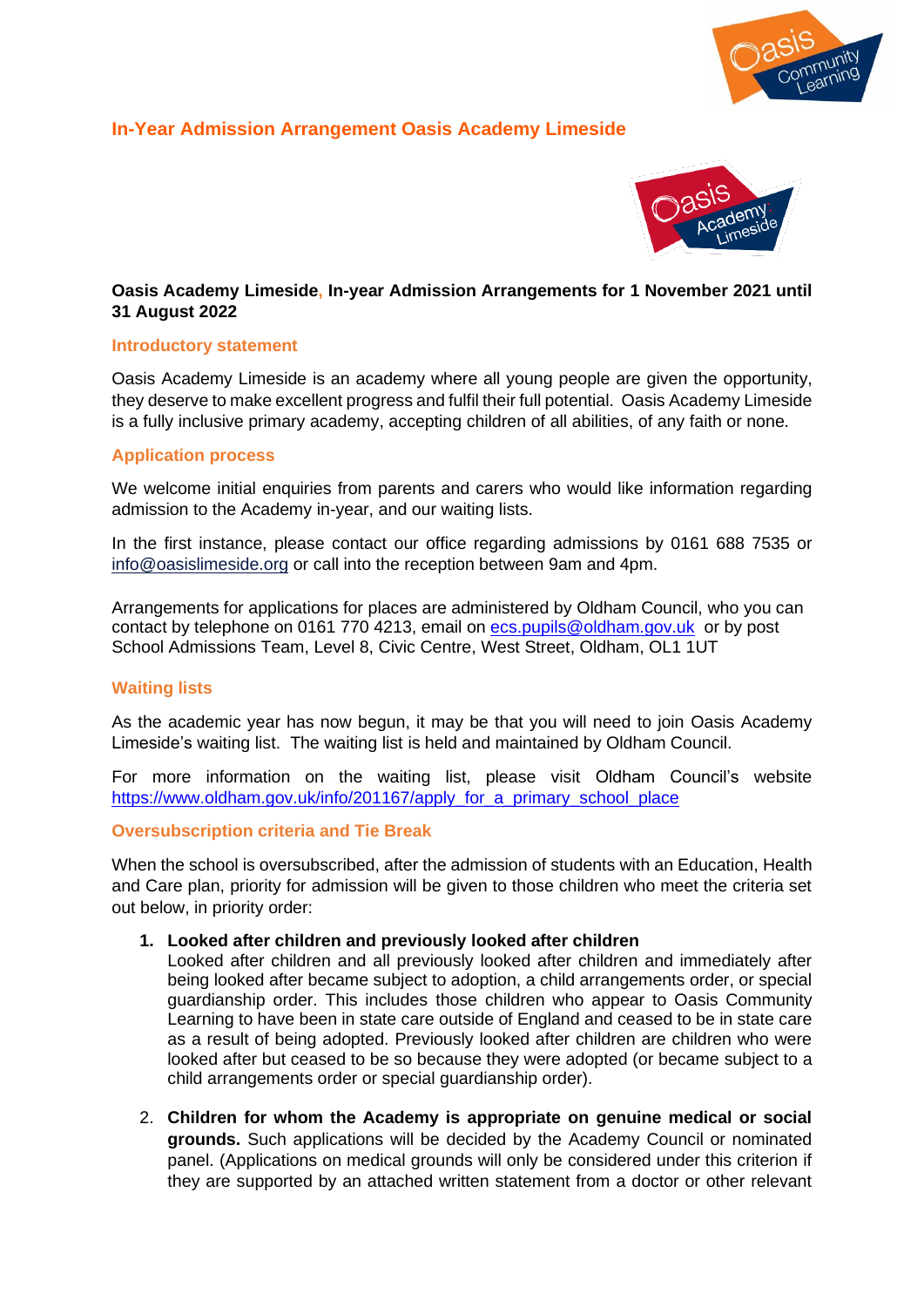

healthcare professional. Evidence for social grounds must be presented in writing from a social work professional. All applications must demonstrate that there is a very specific connection between the child's medical/social need and the Academy requested).

- 3. **Children who will have a sibling attending the school at the time of their admission.** Included in this criteria are siblings (step-brothers and sisters and halfbrothers and sisters) living at the same address and who will be attending the school at the expected time of admission.
- 4. **Children who live closest to the school.** The distance will be determined by measuring the shortest available route using the public road network from the pupil's home to the main school gate, as determined by the LA. The distance will be measured by using a computerised geographical information system (GIS). Priority will be given to those living nearest to the school using this system. Pupils living in flats where the distance measures the same, priority will be given in ascending order of flat number/letter/floor.

**Tie Breaks -** Where there are more applications than there are places remaining within a particular category, the direct line distance from home to school will be used as a tie-break. If there are more applicants than there are places remaining within a particular category, random allocation will be used to allocate the final available place(s). Random allocation process will be independently verified.

## **Admission of children outside their normal age group**

Parents may request that their child is admitted outside their normal age group. To do so parents should include a request with their application, specifying why admission out of normal year group is being requested, and the year group in which they wish their child to be allocated a place.

When such a request is made, the academy trust will make a decision on the basis of the circumstances of the case and in the best interests of the child concerned, taking into account the views of the Principal and any supporting evidence provided by the parent.

In the first instance, please contact [info@oasislimeside.org](mailto:info@oasislimeside.org)

#### **Notification of outcome**

The Oldham Council will notify parents of the outcome of their application in writing within 15 school days. Where an application is refused, the LA will set out the reason for refusal and information about the right to appeal.

#### **Appeals**

All applicants refused a place have a right of appeal to an independent appeal panel constituted and operated in accordance with the School Admission Appeals Code.

Appellants should contact Oldham Council by post School Admissions Team, Level 8, Civic Centre, West Street, Oldham, OL1 1UT for information on how to appeal.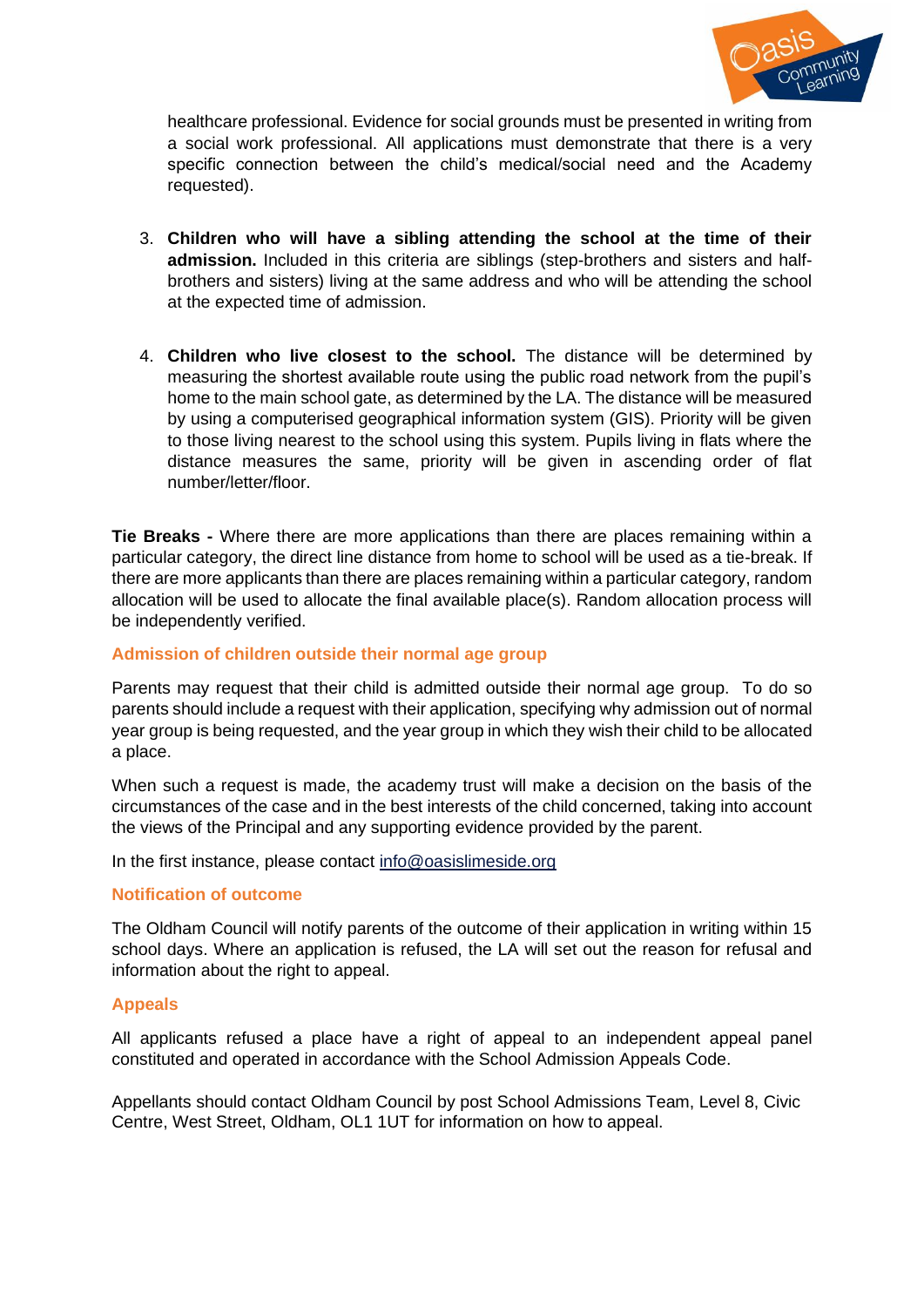

## **Notes/Definitions***.*

## Looked after children

Looked after children are those who are in the care of a local authority or provided with accommodation by that authority under section 22 of the Children Act 1989. 1989 Children's Act

In relation to school admissions legislation a 'looked after child' is a child in public care at the time of application to a school. Applicants can provide evidence demonstrating their child was previously in care to an institution acting as a Local Authority, or an organisation that supports the best interests of the community/child. In the case of previously looked after children, admission authorities may request a copy of the adoption order, child arrangements order or special guardianship order and a letter from the local authority that last looked after the child, confirming that they were looked after immediately prior to that order being made, or such evidence that demonstrates a child was in state care outside of England prior to being adopted.

### Home address:

The home address is where the child spends the majority of their time and is living with the person who has parental responsibility as the main 'carer', as defined in section 576 of the Education Act 1996.

The LA will not accept more than one address as the child's home address. Where a child regularly lives at more than one address the Local Authority will have to reach a conclusion about which should be counted as the main address when allocating places, taking relevant evidence into account. Normally this will be the address where the child is registered with a medical GP. Where parents or carers are living separately and do not agree on the child's home address they are urged to reach an agreement. If this does not happen the Local Authority will determine the address used for allocating a school place.

## Sibling:

'Sibling' means a natural brother or sister, a half brother or sister, a legally adopted brother or sister or half-brother or sister, a step brother or sister or other child living in the same household as part of the same family who, in any of these cases, will be living at the same address at the date of their application for a place.

#### Medical and Social Need:

'Social need' does not include a parent's wish that a child attends the school because of a child's aptitude or ability or because their friends attend the school. 'Medical need' does not include mild medical conditions.

#### Free School Meals Priority:

Those eligible for free school meals admission priority are children who:

• Are currently registered as eligible for free schools meals

Children for whom their parents cannot provide evidence that their child is currently registered for free school meals but where the child or its parents receive any of the following: